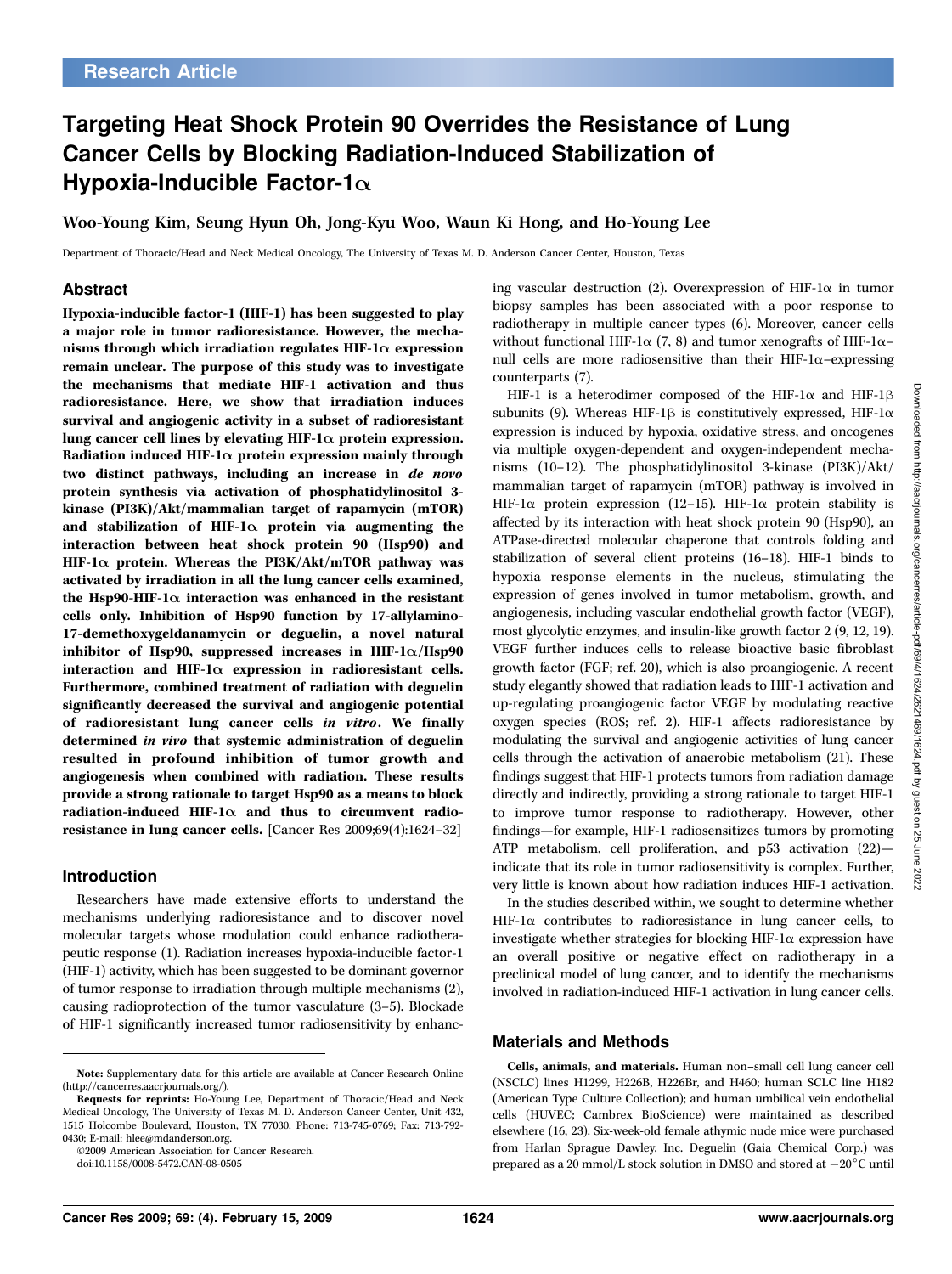it was needed. Bevacizumab (Avastin), a monoclonal anti-VEGF antibody, was purchased from Genentech.

Irradiation and clonogenic assay. For the clonogenic assay, the cells were counted and known numbers were reseeded in three wells of six-well culture dishes for each dose of radiation or described condition after irradiation under a  $^{137}$ Cs  $\gamma$ -radiation source. After being incubated for 7 to 10 d, colonies were fixed with cold methanol, stained with hematoxylin, and counted. The percentage of colonies for each radiation dose test condition was calculated by dividing the number of cultured test colonies by the number of the appropriate nonirradiated control colonies. Five hours after the indicated dose of radiation, the cells were treated with LY294002 (30  $\mu$ mol/L), cycloheximide (0.4 nmol/L), PD98059 (1  $\mu$ mol/L), N-acetylcysteine (NAC; 10 mmol/L), rapamycin (5 nmol/L), or 17-allylamino-17 demethoxygeldanamycin (17-AAG; 1, 2.5, or 5  $\mu$ mol/L) for 2 h. The lung cancer cell lines growing in log phase were transfected with control scrambled (siScr; Dharmacon) or HIF-1 $\alpha$  small interfering RNA (siRNA; siHIF-1; GGGUAAAGAACAAAACACA-dTdT; Dharmacon) and irradiated after 36 h of transfection and then subjected to the clonogenic assay or immunoblotting. The results were normalized to the scrambled RNAtransfected control.

The surviving fraction was calculated as the ratio of the plating efficiency of the treated cells to that of control cells. The surviving fraction for combined treatment was normalized by that for HIF-siRNA or deguelin treatment alone. The dose enhancement factor (DEF) was calculated as the dose (Gy) of radiation that yielded a surviving fraction of 0.5 for control (siScr treated or vehicle treated) divided by that for the treated group (siHIF or deguelin). We interpreted DEF 1 as an additive and more than 1 as supraadditive effect.

Conditioned medium and HUVEC proliferation assays. The cancer cells were cultured in growth medium with or without 100 nmol/L deguelin for 12 h and then irradiated or left unirradiated. The cells were washed twice and then incubated with serum-free medium (4 mL) for another 24 h. The resulting conditioned medium (CM) was collected and concentrated as described elsewhere (16). HUVECs were added with the CM. When indicated, HUVECs were treated with CM in the presence of bevacizumab  $(30 \mu g/mL)$  or irradiated at 6 Gy before being cultured in CM.

Reverse transcription-PCR assay. Total RNA was prepared from wholecell lysates, and reverse transcription-PCRs were performed as described elsewhere  $(16)$ . The primer sequences were as follows:  $5′$ -CCAT-GAACTTTCTGCTGTCTT-3' (sense) and 5'-ATCGCATCAGGGCACACAG-3' (antisense) for VEGF, 5'-GACTGGCAGGGGGAGAAACAA-3' (sense) and 5'-ATGGCACAGTGGATGGGACAA-3' (antisense) for acidic FGF (aFGF), and 5'-GGTGAAGGTCGGTGTGAACGGATTT-3' (sense) and 5'-AATGC-CAAAGTTGTCATGGATGACC-3' (antisense) for glyceraldehyde-3-phosphate dehydrogenase (GAPDH).

Immunoprecipitation and coimmunoprecipitation assays. Wholecell lysates were prepared as previously described (18). After clearing, the supernatants were transferred to fresh tubes. Total protein was incubated with 1  $\mu$ g of anti-HIF-1 $\alpha$  antibody (Santa Cruz Biotechnology) or anti-Hsp90 $\alpha$  antibody (Stressgen) at 4°C for overnight and then added to 50% protein G-Sepharose beads (Amersham Pharmacia Biotech AB). The mixture was incubated at  $4^{\circ}$ C for 1 h, washed twice with the lysis buffer and twice with PBS, boiled in SDS reducing gel loading buffer, and separated using SDS-PAGE. HIF-1 $\alpha$  and Hsp90 $\alpha$  levels were assessed using immunoblot analysis with the corresponding antibodies.

In vivo tumor growth delay assay, immunohistochemical analysis, and immunoblot assays. In vivo tumor growth delay assay, immunohistochemical analysis, and immunoblot assays are described in Supplementary Data.

Statistical analysis. Mean  $\pm$  SE from at least triplicate assays was calculated using Microsoft Excel 2003 (Microsoft Corp.). The two-tailed Student's  $t$  test was used to calculate  $P$  values.  $P$  values of <0.05 were considered statistically significant.

## **Results**

Differential survival and angiogenic responses of lung cancer cells after irradiation. We assessed radiosensitivity of a subset of NSCLC cell lines (H1299, H460, H226B, and H226Br) and a SCLC cell line (H182) after treating them with various doses of radiation. The clonogenic cell survival assay revealed that H1299 cells were the most radioresistant and that H226Br and H460 cells were more radiosensitive than the other cell lines (Fig. 1A). A previous study claimed a critical role of p53 in radiosensitivity (24). Among the cells we examined, however, H1299, H226B, and H226Br



Figure 1. Lung cancer cells have different degrees of radiosensitivity. A, clonogenic survival curve showing the relative radioresistance of five lung cancer cell lines (H1299, H182, H226B, H460, and H226Br). H1299 cells were most radioresistant, H182 and H226B cells were moderately radioresistant, and H460 and H226Br cells were relatively radiosensitive. B, radiation-induced angiogenic activity of radioresistant and radiosensitive lung cancer cells. Significantly increased HUVEC viability by the CM from radioresistant cancer cells. *C,* irradiated HUVECs that mimic tumor environment were maximally viable when cultured in the<br>radiated, H1299-derived CM but not in H226Br-derived CM. *Columns,* (no treatment of CM, basal medium, and RPMI 1640 only) was set to 1.0.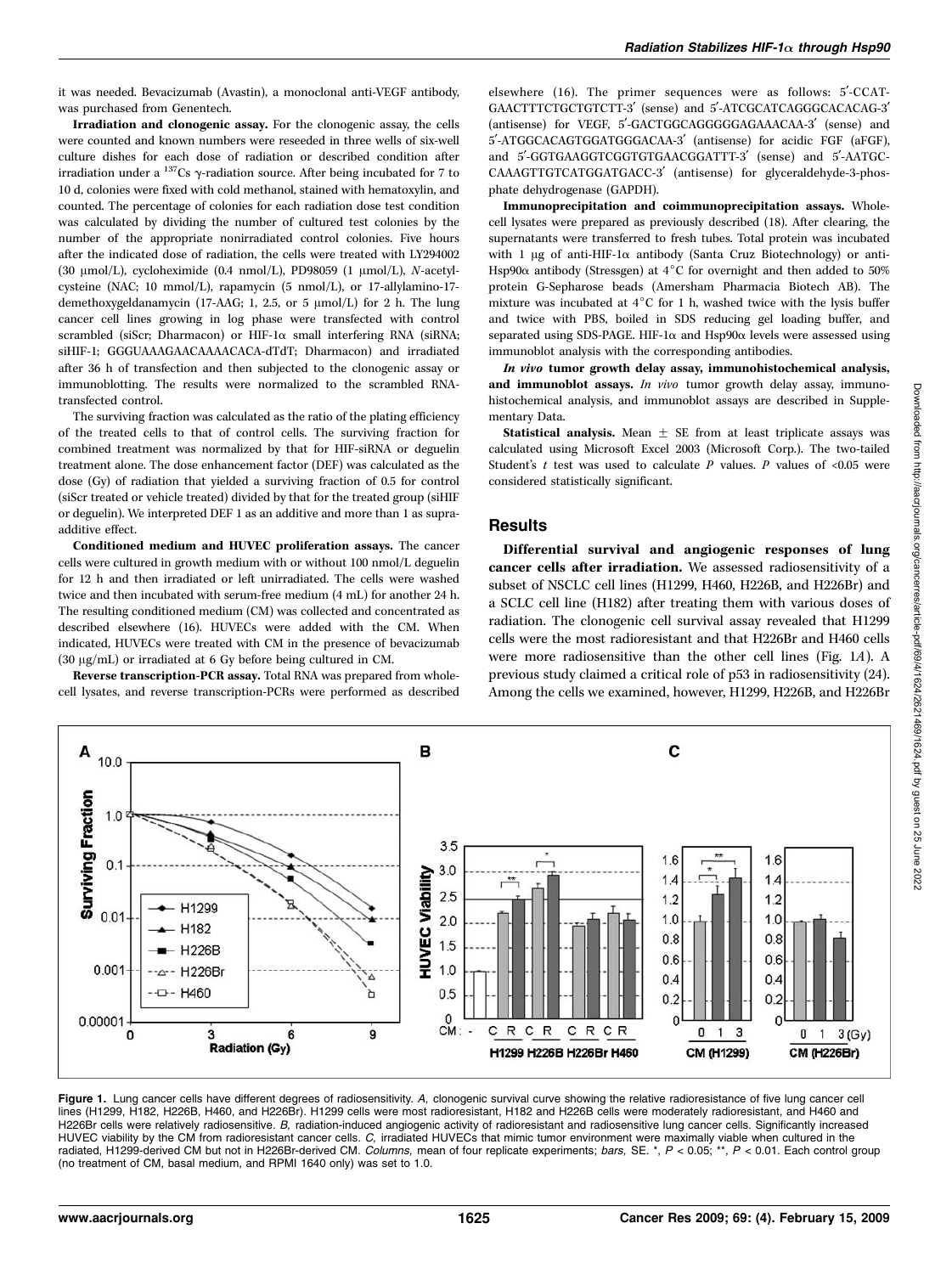

Figure 2. HIF-1 was activated and required for radioresistance in radioresistant cell lines. A, correlation between the radioresistance and induction of HIF-1 $\alpha$ . Left, HIF-1 $\alpha$  expression increased in response to irradiation in H1299 cells, the most radioresistant cell line examined. ErbB2, Raf, MEK, HIF-1 $\beta$ , pAkt, Akt, pGSK-3 $\beta$ , pERK1/2, ERK, and survivin expression are also shown. Right, although HIF-1 $\alpha$  expression increased in radioresistant cell lines H182 and H226B, it did not increase in radiosensitive cell lines H460 and H226Br; pAkt and pERK1/2 were activated regardless of radioresistance. B, HIF-1 $\alpha$  expression in H1299 cells after irradiation at 1 and 10 Gy. VEGF mRNA expression in irradiated H1299 and H460 cells. *In vivo* induction of HIF-1 $\alpha$  by irradiation from H1299 xenograft tumors after irradiation  $(n = 4, 3$  Gy) or no treatment  $(n = 5)$ . C, HIF-1 $\alpha$ expression was required for the survival of radioresistant lung cancer cells after irradiation. Compared with transfection of siScr, transfection of siHIF-1 $\alpha$  significantly sensitized H1299 and H226B cells to radiation. The dotted line shows HIF-1 $\alpha$ expression before correction relative to the effect of siHIF-1 $\alpha$  alone, and the line with open squares of siHIF-1a alone, and the line with open squares shows the normalized values. The DEFs were 2.55 and 1.57 in the H1299 and H226B cells, respectively. D, HIF-1 $\alpha$  expression was required for HUVEC survival. siHIF-1 $\alpha$  transfection disrupted the radiation-enhanced viability of HUVECs cultured in H1299 CM. The radiated CM-enhanced HUVEC viability was inhibited by anti-VEGF blocking antibody  $\alpha$ VEGF. \*,  $P < 0.05$ ; \*\*,  $P < 0.01$ .

have mutant p53, whereas H460 cells have wild-type p53 (25), suggesting that other factors in addition to p53 governed the radiosensitivity of these cells.

We next investigated whether the response of lung cancer cells to radiation was associated with their angiogenic activity by testing the effects of the CM from the irradiated NSCLC cells on HUVEC viability. Compared with the endothelial basal medium, the CM from nonirradiated H1299, H226B, H226Br, and H460 cells increased the viability of HUVECs, indicating the presence of cancer cell–derived growth factors for HUVECs (Fig. 1B). The CM from irradiated H1299 and H226B cells further significantly enhanced viability of HUVECs, whereas the CM from irradiated H226Br and H460 cells provided no significant additional benefit. The CM from

irradiated H1299 cells increased viability of HUVECs even more when the HUVECs had been preirradiated (Fig. 1C), whereas the CM from H226B did not. In subsequent experiments, therefore, we divided the cancer cells into two groups: resistant (H1299, H226B, and H182) and sensitive (H226Br and H460) cells.

Radiation-induced expression of HIF-1 $\alpha$  radioresistance in lung cancer cells. To investigate the mechanisms responsible for radiosensitizing lung cancer cells, we tested the effects of radiation on the expression of ErbB2, Raf, mitogen-activated protein/ extracellular signal-regulated kinase (ERK) kinase (MEK), phosphorylated Akt (pAkt), phosphorylated glycogen synthase kinase- $3\beta$  (pGSK-3 $\beta$ ), phosphorylated ERK1/2 (pERK1/2), survivin, and HIF-1 $\alpha$ , all of which are involved in cell proliferation and survival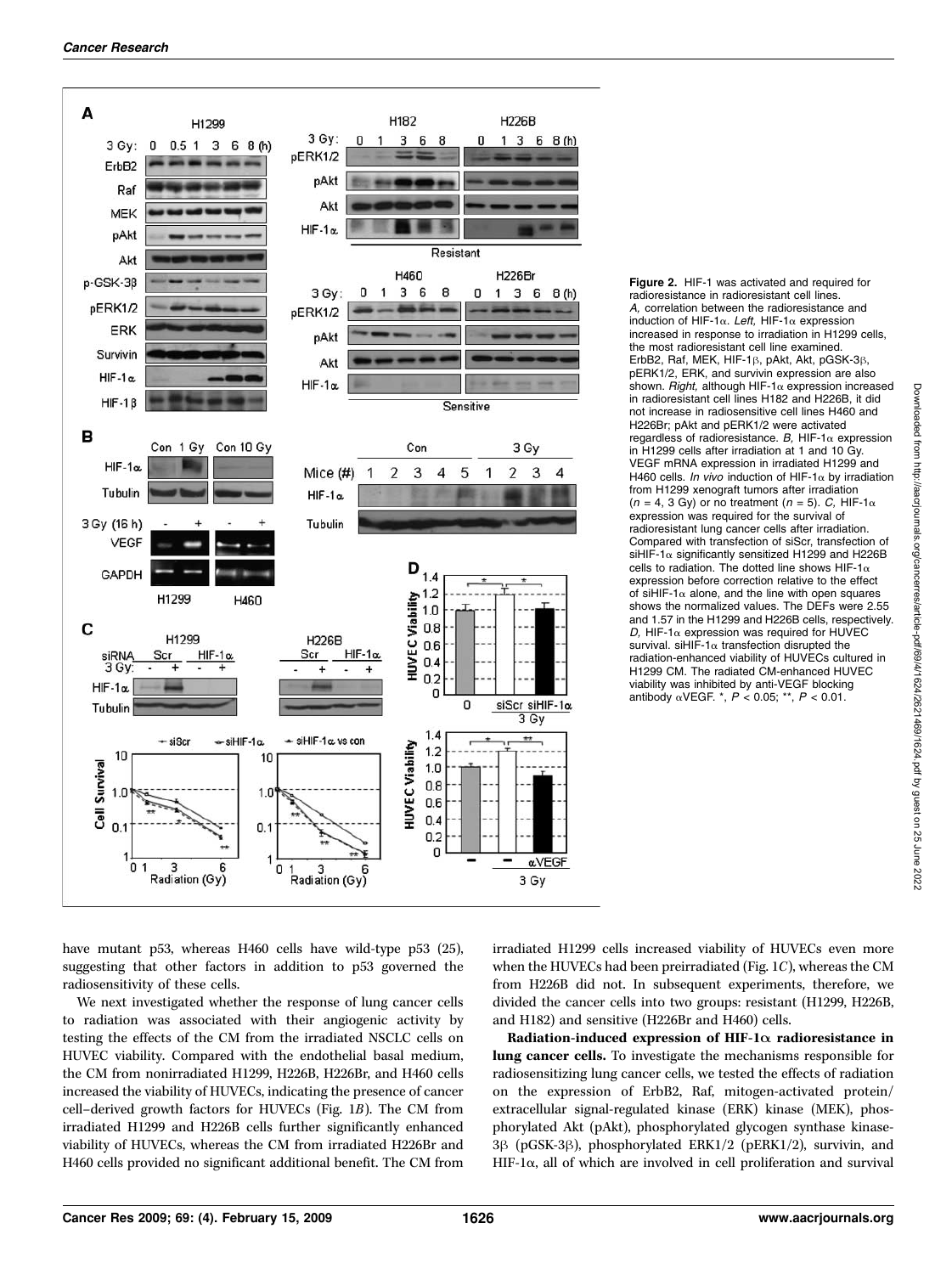against diverse stimuli. The expression of pAkt, pGSK-3 $\beta$ , pERK1/2, and HIF-1 $\alpha$  was induced in H1299 cells 30 minutes to 3 hours after administering a single 3 Gy dose of radiation (Fig. 2A, left). Expression of ErbB2, Raf, MEK, Akt, ERK, survivin, and HIF-1 $\beta$ remained unchanged. The other radioresistant H182 and H226B cells also showed increased expression of HIF-1 $\alpha$ , pAkt, and pERK1/2 following irradiation (Fig. 2A, right, top). Irradiation induced increases in pAkt and pERK1/2 expression with no detectable change in HIF-1 $\alpha$  expression in radiosensitive H460 and H226Br cells (Fig. 2A, right, bottom). HIF-1a expression was induced by radiation as low as 1 Gy dose. However, 10 Gy, a dose that induced >90% of decrease in surviving fraction in the clonogenic assay, did not affect HIF-1 $\alpha$  expression (Fig. 2B, left, top). Reverse transcription-PCR analysis revealed that the radiation-induced  $HIF$ -1 $\alpha$  expression was well correlated with increase in VEGF level (Fig. 2B, left, bottom). To test whether radiation increases HIF-1 $\alpha$ expression in vivo, we analyzed irradiated H1299 xenograft tumors established in nude mice and found that  $HIF-I\alpha$  expression markedly increased in the tumor tissues (Fig. 2B, right).

To determine whether radiation-induced HIF-1 $\alpha$  expression caused radioresistance in lung cancer cell lines, we assessed the viability and angiogenic activities of the radioresistant H1299 and H226B cell lines, in which HIF-1a expression had been silenced by transfection of HIF-1 $\alpha$  siRNA (Fig. 2C, left). Both H1299 and H226B cells transfected with HIF-1 $\alpha$  siRNA showed significantly decreased survival after irradiation compared with cells transfected with control siScr (Fig.  $2C$ ); the DEFs at the survival rate 0.5 for the H1299 and H226B cells transfected by the HIF-1 $\alpha$ siRNA were 2.55 and 1.57, respectively, suggesting a supra-additive effect of the combination. In contrast, HIF-1 $\alpha$  siRNA transfection did not affect the radiation-induced effects on H460 cells (DEF, 1.0; Supplementary Fig. S1A). Mirroring this result, HUVECs incubated with the CM from H1299 cells that had been transfected with HIF-1 $\alpha$  siRNA and then irradiated also showed significantly decreased viability compared with those incubated with the CM from the siScr-transfected and irradiated H1299 cells (Fig. 2D). Addition of anti-VEGF monoclonal antibody, bevacizumab, completely abolished the enhancement of CM of HUVEC viability (Fig. 2D), indicating that the radiation-induced HIF-1 $\alpha$ increased VEGF production and thereby conferred angiogenesisstimulating activity to the lung cancer cells. These results suggest that the radiosensitivity of lung cancer cells varies at least in part as a function of post-radiotherapy-induced HIF-1 $\alpha$  expression, which increases the survival and angiogenic potential of lung cancer cells.

De novo protein synthesis through the PI3K/Akt/mTOR pathway and increased stabilization by Hsp90 chaperone function required for radiation-induced HIF-1 $\alpha$  expression. We investigated the mechanism that mediated the radiationinduced increase in HIF-1 $\alpha$  expression in lung cancer cells. PI3K and ERK1/2 have been shown to activate mTOR, which does a key role in protein synthesis (26). Having linked radiation-induced PI3K/Akt and ERK1/2 activation (Fig. 2A) with an increase in  $HIF$ -1 $\alpha$  expression, we determined the effects of the pharmacologic inhibitors of PI3K (LY294002), mitogen-activated protein kinase (PD98059), peptidyl transferase of 60S ribosome (cycloheximide), and mTOR (rapamycin) on HIF-1 $\alpha$  expression in irradiated H1299 cells. Treating irradiated H1299 cells with LY294002, cycloheximide, and rapamycin effectively inhibited the radiation-induced HIF-1 $\alpha$ expression, whereas the HIF-1 $\alpha$  protein level remained elevated after the PD98059 treatment (Fig. 3A), suggesting that radiationinduced HIF-1 $\alpha$  expression is, at least in part, through PI3K/Akt/ mTOR-mediated de novo protein synthesis. We then correlated the radiation-induced mTOR activity with the radiosensitivity of lung cancer cells by assessing radiation-mediated changes in the levels of pS6 and p4EBP, surrogate indicators of mTOR activity, in the radioresistant and radiosensitive cell lines (Fig. 3B). All the cells showed clear increases in pS6 and p4EBP following irradiation, with no detectable changes in unphosphorylated S6, indicating the presence of mechanisms other than the translational regulation for



**Figure 3.** Induction of HIF-1α expression required protein translation machinery and modulation of the protein stability. A, pharmacologic inhibition of signaling for<br>HIF-1α synthesis. Five hours after their irradiation, rapamycin (*Rap*). After 2 h, HIF-1α expression was examined. B, activation of protein synthesis signaling by irradiation. pS6 and p4EBP showed radiation-induced<br>increases in all the cell lines examined. *C*, proteasomal treated with a proteasome inhibitor MG132 right after irradiation. The shifted bands, thus ubiquitinated, had increased intensity in the irradiated cells.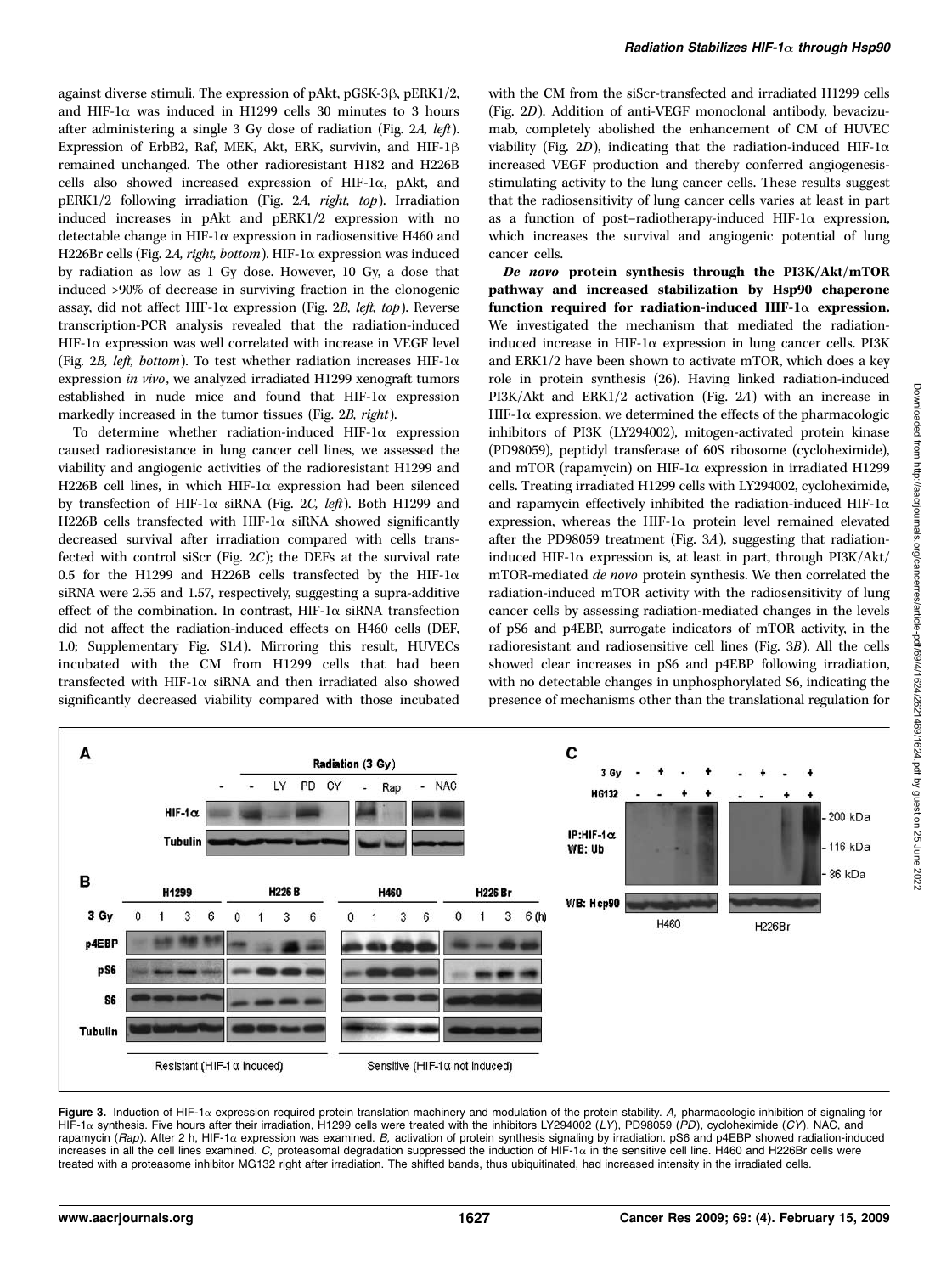

**Figure 4.** The modulation of interaction between HIF-1 $\alpha$  and Hsp90 $\alpha$  after irradiation associated with HIF-1α and Hsp90α after irradiation associated with<br>radioresistance and HIF-1induction. *A, left,* the interaction between HIF-1α and Hsp90α was examined using<br>coimmunoprecipitation; cell lysates from the indicated cells irradiated at 3 Gy and cell lysates from nonirradiated cells (con) were harvested at 3 h after irradiation. The anti-HIF-1 $\alpha$  antibody immunoprecipitates were subjected to anti-HIF-1α antibody immunoprecipitates were subjected to<br>Western blotting (*WB*) with anti-Hsp90. Hsp90/HIF-1α<br>interaction increased after irradiation in all radioresistant interaction increased after irradiation in all radioresistant cell lines, whereas it decreased in all radiosensitive cell lines. PS, preimmune serum. Right, Hsp90 function is essential for radiation-induced HIF-1 $\alpha$  induction. Cells were treated with 17-AAG with 3 Gy radiation or nonirradiated, and the protein level of HIF-1 $\alpha$  was examined. 17-AAG down-regulated HIF-1 $\alpha$  expression after radiation in the radioresistant cells, whereas it did not in the sensitive cells. B, left, pretreatment of deguelin (Deg) suppressed the expression of HIF-1 $\alpha$  but not the (*Deg*) suppressed the expression of HIF-1 $\alpha$  but not the<br>activated pAkt and MEK1/2; *right,* deguelin suppressed radiation-induced expression of VEGF. Reverse transcription-PCR analysis of VEGF mRNA was performed using total RNA prepared from irradiated H1299 cells treated with or without deguelin; VEGF mRNA was decreased, whereas aFGF and GAPDH mRNA did not vary. C. the Hsp90 $\alpha$ /HIF-1 $\alpha$  interaction was abolished vary. *C,* the Hsp90α/HIF-1α interaction was abolished<br>by deguelin treatment (100 nmol/L) in irradiated H1299 cells within 2 h. D. 3- and 6-h treatments with deguelin blocked HIF-1 $\alpha$  expression.

mediating the increased level of HIF-1 $\alpha$  protein in the radioresistant lung cancer cells.

Because HIF-1 $\alpha$  protein is degraded mainly through the ubiquitin-proteasome pathway, we assessed whether a proteasome inhibitor, MG132, affects the HIF-1 $\alpha$  protein level in radiosensitive H460 and H226Br cells. Treatment with MG132 (10  $\mu$ mol/L) resulted in the formation of polyubiquitinated, higher molecular weight forms of HIF-1 $\alpha$  that were further increased by irradiation in normoxic H460 and H226Br cells (Fig. 3C). We reasoned that the mechanisms involved in proteasome-mediated degradation of HIF-1 $\alpha$  protein might prevent HIF-1 $\alpha$  protein levels from increasing in radiosensitive cells. Radiation has been known to modulate ROS (2), which is implicated in HIF-1 $\alpha$  stabilization (27). However, treatment with the ROS inhibitor NAC did not affect the HIF-1 $\alpha$  protein level in the irradiated H1299 cells (Fig. 3A), indicating that radiation induces  $HIF-I\alpha$  protein stabilization through the ROS-independent mechanisms.

Differential modulation of Hsp90-HIF- $\alpha$  interaction regulates the activation of HIF-1 $\alpha$  expression by radiation. We assessed whether Hsp90 regulates HIF-1 $\alpha$  expression after irradiation. Because irradiation did not change the total level of Hsp90 protein in H1299 cells (data not shown), we examined the effects of irradiation on the interaction between HIF-1 $\alpha$  and Hsp90 by coimmunoprecipitation assays. Surprisingly, all the three radioresistant lines showed an increased interaction between these two proteins after irradiation, whereas the radiosensitive lines showed a markedly decreased interaction (Fig. 4A, left). Furthermore, when Hsp90 function was blocked with 17-AAG (28), HIF-1 $\alpha$  protein expression was significantly decreased in irradiated radioresistant cells (Fig. 4A, right, top). Neither radiation nor 17-AAG affected  $HIF-I\alpha$  protein expression significantly in the radiosensitive cells (Fig. 4A, right, bottom). We further confirmed that deguelin, a natural Hsp90 inhibitor (18), suppressed radiation-induced HIF-1 $\alpha$  expression. In our previous report, we found that deguelin may be more potent than 17-AAG (18), at least in vitro. When irradiated H1299 cells were pretreated with deguelin for 12 h, induction of HIF-1 $\alpha$ protein (Fig. 4*B*, *left*) and VEGF mRNA (Fig. 4*B*, *right*) was suppressed, whereas aFGF and GAPDH mRNA remained unchanged.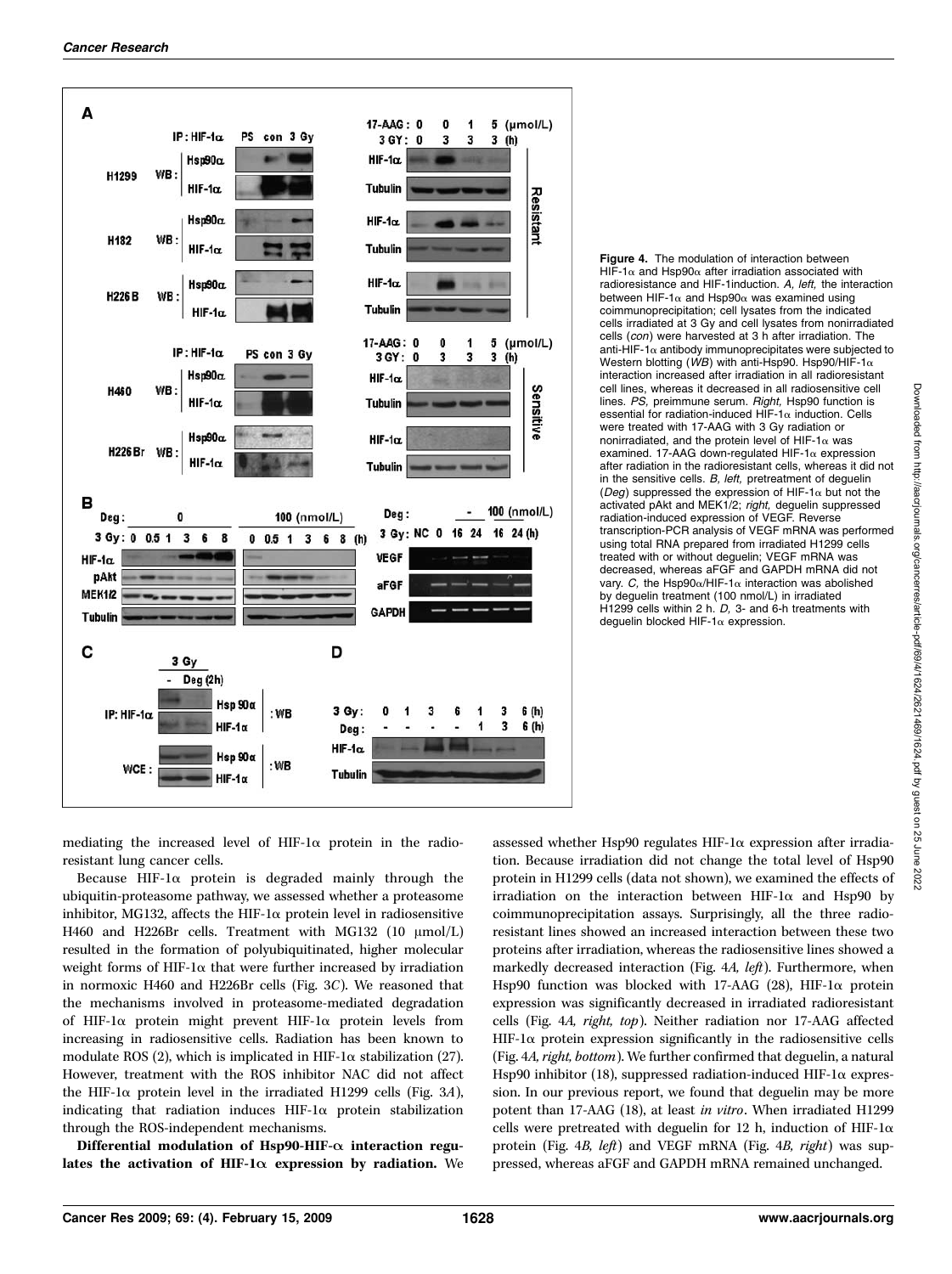

Figure 5. Deguelin sensitized radioresistant cancer cells and suppressed their angiogenic potential in vitro and in vivo. A, clonogenic cell survival assay of H1299 and H226B cells after deguelin pretreatment and irradiation. Because deguelin itself changed the plating efficiency, the survival fraction is shown after normalization to the plating efficiency with deguelin treatment alone. Deguelin significantly sensitized H1299 (DEF, 2.27)and H226B (DEF, 1.48) against irradiation. Points, mean of three independent experiments; bars, SE. B, angiogenic activity of the CM from H1299 and H226B cells, which had been left untreated or treated with deguelin. The CM from the cells pretreated with deguelin significantly decreased angiogenic activity. Columns, mean of six replicate experiments; bars, SE. C, H1299 and H226B ( $5 \times 10^6$ ) xenograft tumor cells were sensitized by combined deguelin and radiation treatment. Tumors in the combined treatment group were significantly smaller than those in deguelin (Deg) or radiation ( $Rad$ ) alone group. D, microvessel density in the xenograft tumors that were harvested from the mice in C. The CD31-positive cells in a microscopic field  $(2,500 \mu m^2)$  were counted, and their density relative to the control is shown. Left, only the combined treatment showed a significant decrease from the control in H1299 xenograft, whereas single treatment mildly decreased. Single treatments showed a decrease compared with control in H226B xenograft tumors. Right, the combined treatment significantly decreased the values compared with each single treatment.  $*$ ,  $P < 0.05$ ; \*\*,  $P < 0.01$ ; \*\*\*,  $P < 0.001$ .

We then tested whether deguelin could abolish radiationinduced interaction between HIF-1 $\alpha$  and Hsp90. Indeed, deguelin effectively disrupted the radiation-induced interaction between Hsp90 $\alpha$  and HIF-1 $\alpha$  (Fig. 4C) and suppressed HIF-1 $\alpha$  protein expression (Fig. 4D) in H1299 cells. Together, these data suggest that Hsp90 function was essential to the radiation-mediated increase in HIF-1 $\alpha$  protein levels in radioresistant cells.

In vitro and in vivo suppression of radioresistance of lung cancer cells by blockade of Hsp90 function with deguelin. We next sought to determine whether a decrease in HIF-1 $\alpha$  expression via suppression of Hsp90 function reduces the survival and angiogenic potential of the radioresistant cells. The clonogenic assay revealed that pretreatment with deguelin (100 nmol/L) rendered H1299 and H226B cells significantly more sensitive to radiation than untreated cells (Fig. 5A). DEFs for H1299 and H226B were 2.17 and 1.48, respectively, showing the supra-additive effect of deguelin and radiation treatments. Moreover, HUVECs showed significantly lower viability when incubated with the CM from deguelin-treated H1299 or H226B cells compared with those incubated with the CM from untreated cells (Fig. 5B). When we performed the same assays with a sensitive cell line, H226Br, deguelin treatment showed no enhanced effects (Supplementary Fig. S1B and C). Cells from another radioresistant irradiated line (H182) showed that deguelin had a supra-additive effect (DEF, 1.82; Supplementary Fig. S1D).

To determine whether inhibition of Hsp90 function effectively induces radiosensitivity in NSCLC in vivo, we treated athymic nude mice bearing H1299 or H226B xenografts with radiation, deguelin, or both. The treatments of deguelin or radiation alone mildly decreased the tumor growth. The combined treatment with radiation and deguelin suppressed the tumor growth significantly greater than that conferred by the single treatments (Fig. 5C). Furthermore, compared with untreated control and/or single-agent treatments, the combination modality showed significantly decreased microvessel density in the tumor, as detected by the CD31 staining in the H1299 xenograft tumors (Fig. 5D). We examined the effect of deguelin on radiation-induced HIF-1 $\alpha$  and Akt in tumor environment. We found that 3-day treatment with deguelin and radiation (1.25 Gy, twice) leads to the decreases in the expressions of HIF-1 $\alpha$ , p70S6K, and Akt (Fig. 6A) with no noticeable change in Hsp72/Hsc70, which was reported to be increased by blocking of Hsp90 function (29), as well as  $Hsp90\alpha$ . We also performed immunohistochemical assay to examine the effects of the combined treatment on cell cycle and apoptosis (Fig. 6B). Cyclin D1 and Ki-67, two cell cycle markers decreased by single treatment of deguelin or radiation, showed a further decrease by the combined treatments. In addition, apoptotic cells were more frequently observed after the combined treatment compared with single-agent treatments, as determined by the immunohistochemical analysis on active caspase-3. Quantification of the staining suggested an additive rather than synergistic effect of the combined treatment compared with the single treatments (Supplementary Fig. S2). Overall, these findings indicate that deguelin treatment improves tumor response to radiation by regulating molecules involved in cell cycle and apoptosis.

#### **Discussion**

The studies reported herein show, for the first time, that radiation increases HIF-1 $\alpha$  protein levels in a subset of radioresistant lung cancer cells through collaborative actions of two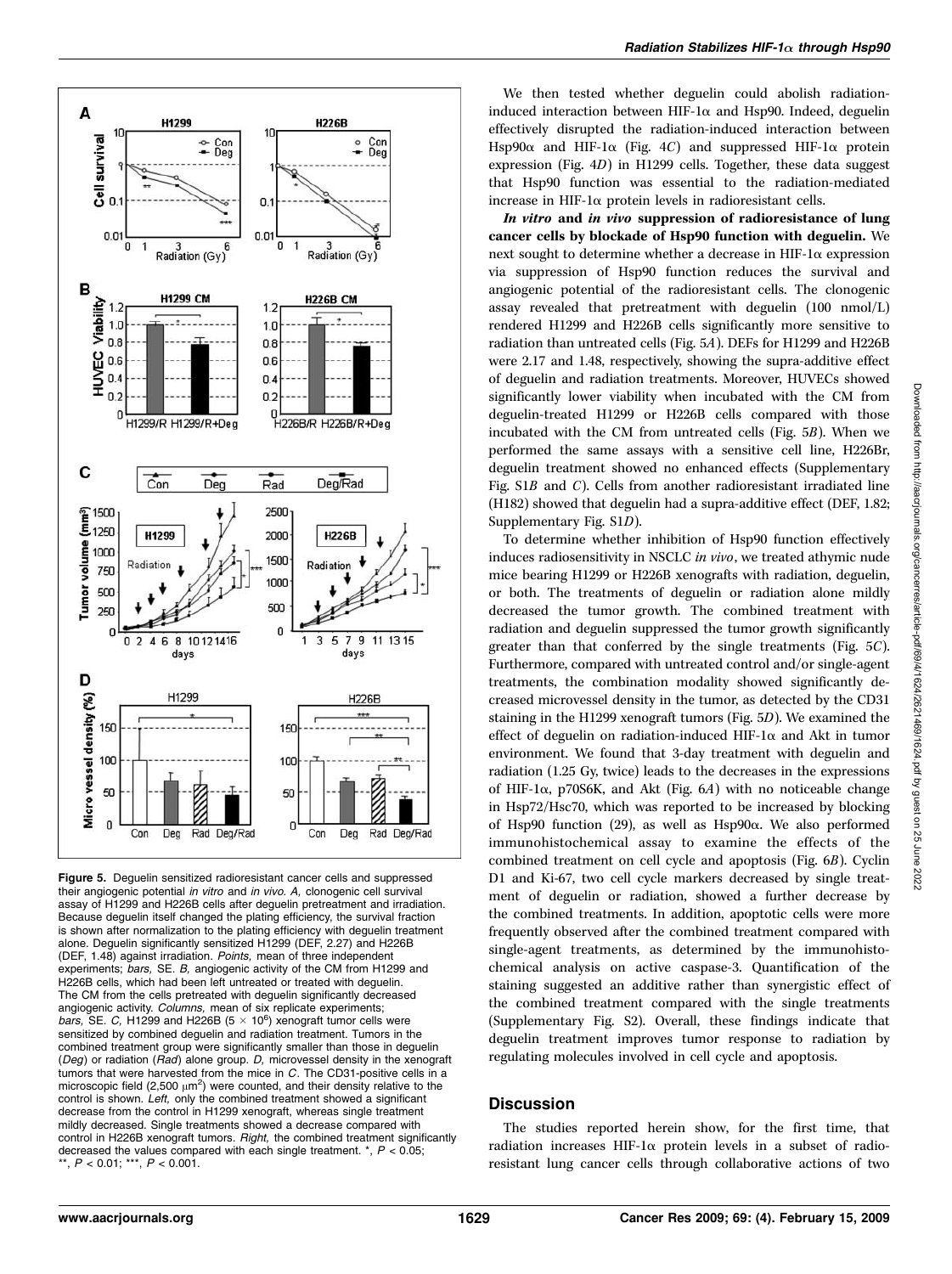

Figure 6. In vivo effect of deguelin in radiated H1299 xenograft tumors. *A,* expression of HIF-1α<br>expression (*top*), known HIF-1 target genes, and Hsp72/Hsc70 (bottom) in radiated xenograft tumors by deguelin. Columns, mean average of relative density against tubulin; bars, SE.  $*$ ,  $P < 0.05$ ;  $^*$ ,  $P < 0.01$ . B, changes in cyclin D1 (CycD1) and Ki-67 and the apoptosis marker, active caspase-3 (Act-Csp3). Consistently less staining of cell cycle markers and more apoptosis were detected in cells receiving the combined treatment than in those receiving the single treatments.

mechanisms: activation of PI3K/Akt/mTOR, which leads to stimulation of de novo synthesis of HIF-1 $\alpha$ , and stimulation of Hsp90 function, which leads to stabilization of HIF-1 $\alpha$  protein. Therefore, agents that block PI3K/Akt/mTOR and Hsp90 function are likely candidates to decrease radioresistance by suppressing HIF-1 $\alpha$  and VEGF expression and thus inhibiting survival and angiogenic potential of lung cancer cells.

Extensive efforts have been made to understand how radiation induces radioresistance. Previous work has suggested that protection of tumor vasculature is a critical determinant of overall response to radiotherapy (2–5). Therefore, targeting the signaling pathways that are involved in the secretion of radioprotective factors such as VEGF may prove a promising strategy to induce tumor radiosensitization. Alternative strategies may include targeting the molecules, such as HIF-1, which initiate the radioprotective response (2). Previous studies have shown that HIF-1 renders pancreatic cancer cells resistant to apoptosis induced by hypoxia and nutrient deprivation (21). Conversely, HIF-1 has shown to exert apoptotic activities by up-regulating the expression of a proapoptotic protein (30) and by stabilizing p53

(31). Moeller and colleagues (22) also showed that HIF-1 may have a radiosensitizing effect on tumors by promoting p53 activation, suggesting that targeting HIF-1 could be beneficial for the survival of certain cancer cells after irradiation (22) and that the overall effect of p53 in cancer cell response to radiation seems to be dependent on the cellular context.

Focusing on the mechanisms for radioresistance in lung cancer cells, we observed that treatment with clinically relevant doses of radiation (1 or 3 Gy) induced markedly HIF-1 $\alpha$  expression in a subset of normoxic lung cancer cell lines in vitro, which increased the viability and angiogenic potential of the cells. We further showed significantly improved suppression of the viability and angiogenic activities of lung cancer cells in which HIF-1 $\alpha$ expression had been silenced by siRNA transfection. A single high dose of radiation (10 Gy) did not induce HIF-1 $\alpha$  expression but rather provoked extensive cancer cell death; however, concomitant lethal damage in normal bronchial epithelial cells would argue against the use of high-dose radiation for lung cancer therapy. Therefore, it is likely that radiation-induced increase in HIF-1 $\alpha$ expression could contribute to induce radioresistance.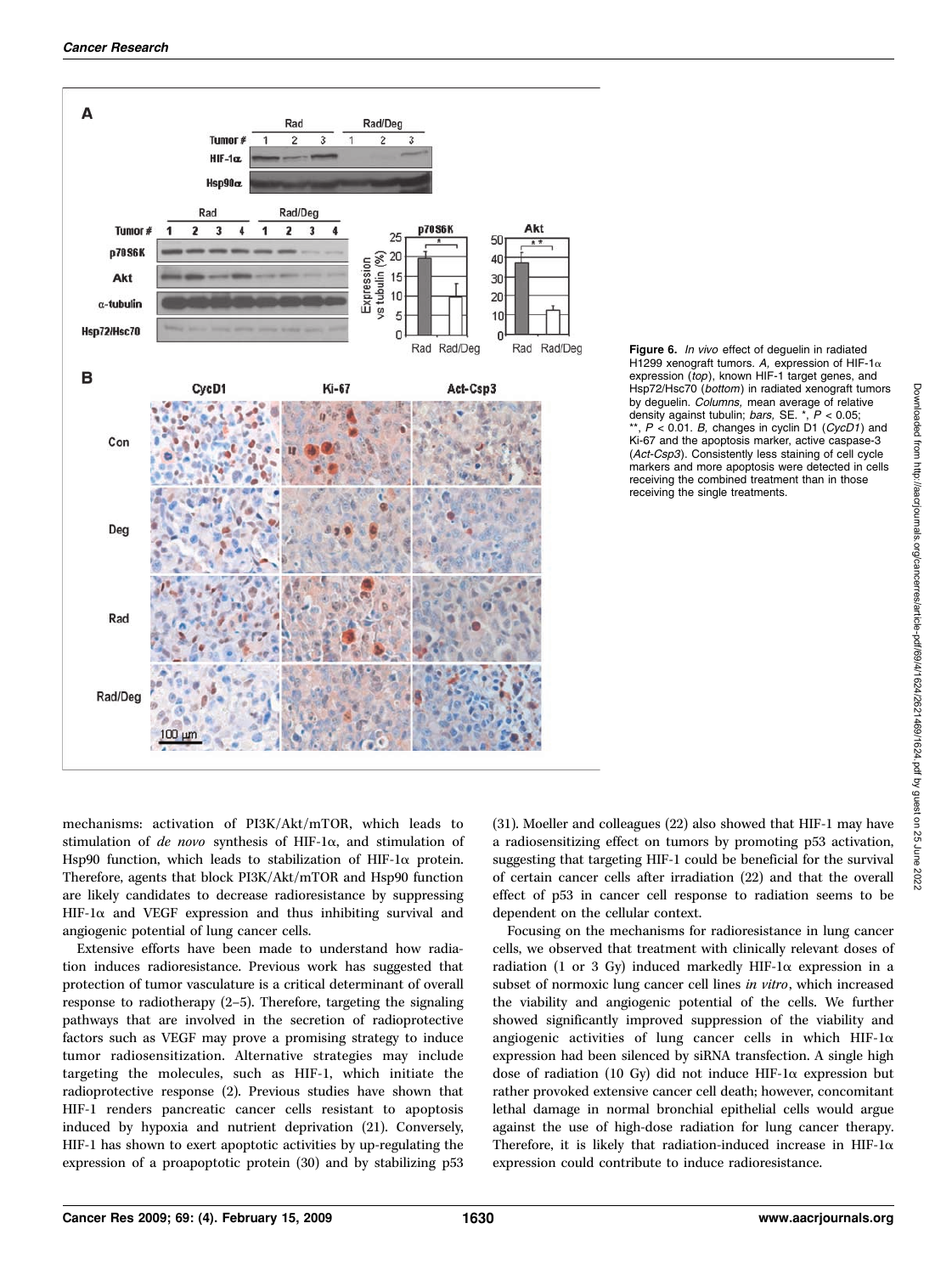We then assessed the mechanisms through which radiation induced HIF-1a expression in radioresistant lung cancer cells. It has been known that HIF-1 $\alpha$  protein is regulated in both an oxygendependent and oxygen-independent manner (32). A previous study showed that irradiation induced HIF-1 expression in response to ROS in hypoxia-reoxygenation strategy, in vitro and in vivo, but it did not activate HIF-1 in a normoxic environment (2). Surprisingly, our results showed high levels of HIF-1 $\alpha$  induction in several irradiated lung cancer cells in normoxic environments. Moreover, radiationinduced increases in HIF-1 $\alpha$  and VEGF expression in those cells were not affected by the treatment with NAC, a ROS scavenger. These findings led us to investigate the mechanisms involved in radiationinduced HIF-1 $\alpha$  expression in normoxic lung cancer cells. Given the role of PI3K/Akt/mTOR in HIF-1a protein expression, we first assumed that the enhanced translation of its preexisting transcripts caused radiation-induced increases in HIF-1 $\alpha$  protein expression (2). However, we observed PI3K/Akt/mTOR activation in all irradiated lung cancer cell lines used in our study. The lack of correlation between pathway activation and the radiosensitivity of the cell lines indicated that additional mechanisms are involved in the radiation-induced increase of HIF-1 $\alpha$  protein expression.

Our ongoing efforts to determine the additional mechanisms have provided evidences that Hsp90 plays a major role in radiationinduced HIF-1 $\alpha$  expression and radioresistance in lung cancer cells. We observed that (a) irradiation increased the Hsp90 $\alpha$  and HIF-1a interaction in radioresistant H1299, H226B, and H182 cells but decreased the interaction in radiosensitive H460 and H226Br cells; (b) treatment with Hsp90 inhibitors 17-AAG and deguelin, which block Hsp90 by competing with ATP for the ATP-binding pocket on Hsp $90\alpha$  (18), suppressed radiation-mediated increases in HIF-1 $\alpha$  and VEGF expression; and (c) deguelin treatment prevented induction of HIF-1 $\alpha$  expression in H1299 and H226B xenograft tumors after a prolonged series of repeated irradiation, leading to effectively reduced tumor angiogenesis and growth. Therefore, it seems that radiation induces HIF-1 $\alpha$  expression in normoxic lung cancer cells through dual mechanisms: (a) stimulation of de novo protein synthesis of HIF-1 $\alpha$  via PI3K/Akt/mTOR signaling pathways and  $(b)$  increases in HIF-1 $\alpha$  stabilization via induction of HIF-1 $\alpha$  and Hsp90 interaction. These findings provide a significant step toward understanding the mechanism that mediates radiation-induced HIF-1 activation.

In conclusion, we provide evidence here for the first time that radiation-enhanced Hsp90 chaperone function has a major role in increases in HIF-1 $\alpha$  and VEGF protein levels in lung cancer cells, providing them with survival and angiogenic potential. Our results—(a) radiation modifies the interaction between HIF-1 $\alpha$ and Hsp90; (b) among several Hsp90 clients, only HIF-1 $\alpha$  and pAkt were induced by radiation; and  $(c)$  despite of radiation-mediated increase in HIF-1 $\alpha$  and pAkt, there was no correlation between increase in Akt activation and radiosensitivity of the NSCLC cells used in our study (Fig. 2A)—strongly suggest the role of Hsp90 function in induction of HIF-1 activity and radioresistance in NSCLC cells. Our findings provide a strong rationale for establishing therapeutic strategies for the use of inhibitors of Hsp90 (1, 33–35) in combination with radiation therapy.

We have previously shown the effects of deguelin alone on numerous Hsp90 client portions in a variety of human cancer cell types (18). Hsp90 client proteins could have different functions depending on cellular context. Considering the role of Hsp90 client proteins in the radioresponses, the concomitant decrease in the multiple Hsp90 client proteins that were exempted in our current study could have contributed to the deguelin/17-AAG–mediated radiosensitization (33, 34, 36). The mild improvement by the combined treatment than the single treatments on the tumor xenograft assay (Figs. 5 and 6) may represent the contribution of broad down-regulation of Hsp90 client proteins by deguelin.

Further investigations on the mechanism through which radiation stimulates Hsp90 chaperone function and HIF-1 activity in radioresistant lung cancer cells are warranted.

## Disclosure of Potential Conflicts of Interest

No potential conflicts of interest were disclosed.

# Acknowledgments

Received 2/26/2008; revised 11/20/2008; accepted 11/24/2008; published OnlineFirst 01/27/2009.

Grant support: NIH grants R01 CA100816-01 and R01 CA109520-01 (H-Y. Lee) and American Cancer Society grant RSG-04-082-01-TBE 01 (H-Y. Lee).

The costs of publication of this article were defrayed in part by the payment of page charges. This article must therefore be hereby marked advertisement in accordance with 18 U.S.C. Section 1734 solely to indicate this fact.

W.K. Hong is an American Cancer Society Clinical Research Professor.

## References

- 1. Camphausen K, Tofilon PJ. Combining radiation and molecular targeting in cancer therapy. Cancer Biol Ther 2004;3:247–50.
- 2. Moeller BJ, Cao Y, Li CY, Dewhirst MW. Radiation activates HIF-1 to regulate vascular radiosensitivity in tumors: role of reoxygenation, free radicals, and stress granules. Cancer Cell 2004;5:429–41.
- 3. Gorski DH, Beckett MA, Jaskowiak NT, et al. Blockage of the vascular endothelial growth factor stress response increases the antitumor effects of ionizing radiation. Cancer Res 1999;59:3374–8.
- 4. Garcia-Barros M, Paris F, Cordon-Cardo C, et al. Tumor response to radiotherapy regulated by endothelial cell apoptosis. Science 2003;300:1155–9.
- 5. Camphausen K, Moses MA, Beecken WD, Khan MK, Folkman J, O'Reilly MS. Radiation therapy to a primary tumor accelerates metastatic growth in mice. Cancer Res 2001;61:2207–11.
- 6. Aebersold DM, Burri P, Beer KT, et al. Expression of

hypoxia-inducible factor-1a: a novel predictive and prognostic parameter in the radiotherapy of oropharyngeal cancer. Cancer Res 2001;61:2911–6.

- 7. Unruh A, Ressel A, Mohamed HG, et al. The hypoxiainducible factor-1 $\alpha$  is a negative factor for tumor therapy. Oncogene 2003;22:3213–20.
- 8. Williams KJ, Telfer BA, Xenaki D, et al. Enhanced response to radiotherapy in tumours deficient in the function of hypoxia-inducible factor-1. Radiother Oncol 2005;75:89–98.
- 9. Semenza GL. HIF-1 and tumor progression: pathophysiology and therapeutics. Trends Mol Med 2002;8: S62–7.
- 10. Harris AL. Hypoxia—a key regulatory factor in tumour growth. Nat Rev Cancer 2002;2:38–47.
- 11. Raval RR, Lau KW, Tran MG, et al. Contrasting properties of hypoxia-inducible factor 1 (HIF-1) and HIF-2 in von Hippel-Lindau-associated renal cell carcinoma. Mol Cell Biol 2005;25:5675–86.
- 12. Semenza GL. Targeting HIF-1 for cancer therapy. Nat Rev Cancer 2003;3:721–32.

13. Fukuda R, Hirota K, Fan F, Jung YD, Ellis LM, Semenza GL. Insulin-like growth factor 1 induces hypoxia-inducible factor 1-mediated vascular endothelial growth factor expression, which is dependent on MAP kinase and phosphatidylinositol 3-kinase signaling in colon cancer cells. J Biol Chem 2002;277:38205–11.

- 14. Skinner HD, Zheng JZ, Fang J, Agani F, Jiang B-H. Vascular endothelial growth factor transcriptional activation is mediated by hypoxia-inducible factor  $1\alpha,$ HDM2, and p70S6K1 in response to phosphatidylinositol 3-kinase/AKT signaling. J Biol Chem 2004;279:45643–51. 15. Sandau KB, Faus HG, Brune B. Induction of hypoxiainducible-factor 1 by nitric oxide is mediated via the PI 3K pathway. Biochem Biophys Res Commun 2000;278: 263–7.
- **16.** Han JY, Oh SH, Morgillo F, et al. Hypoxia-inducible factor  $1\alpha$  and antiangiogenic activity of farnesyltransfactor 1a and antiangiogenic activity of farnesyltrans-ferase inhibitor SCH66336 in human aerodigestive tract cancer. J Natl Cancer Inst 2005;97:1272–86.
- 17. Katschinski DM, Le L, Schindler SG, Thomas T, Voss AK, Wenger RH. Interaction of the PAS B domain with